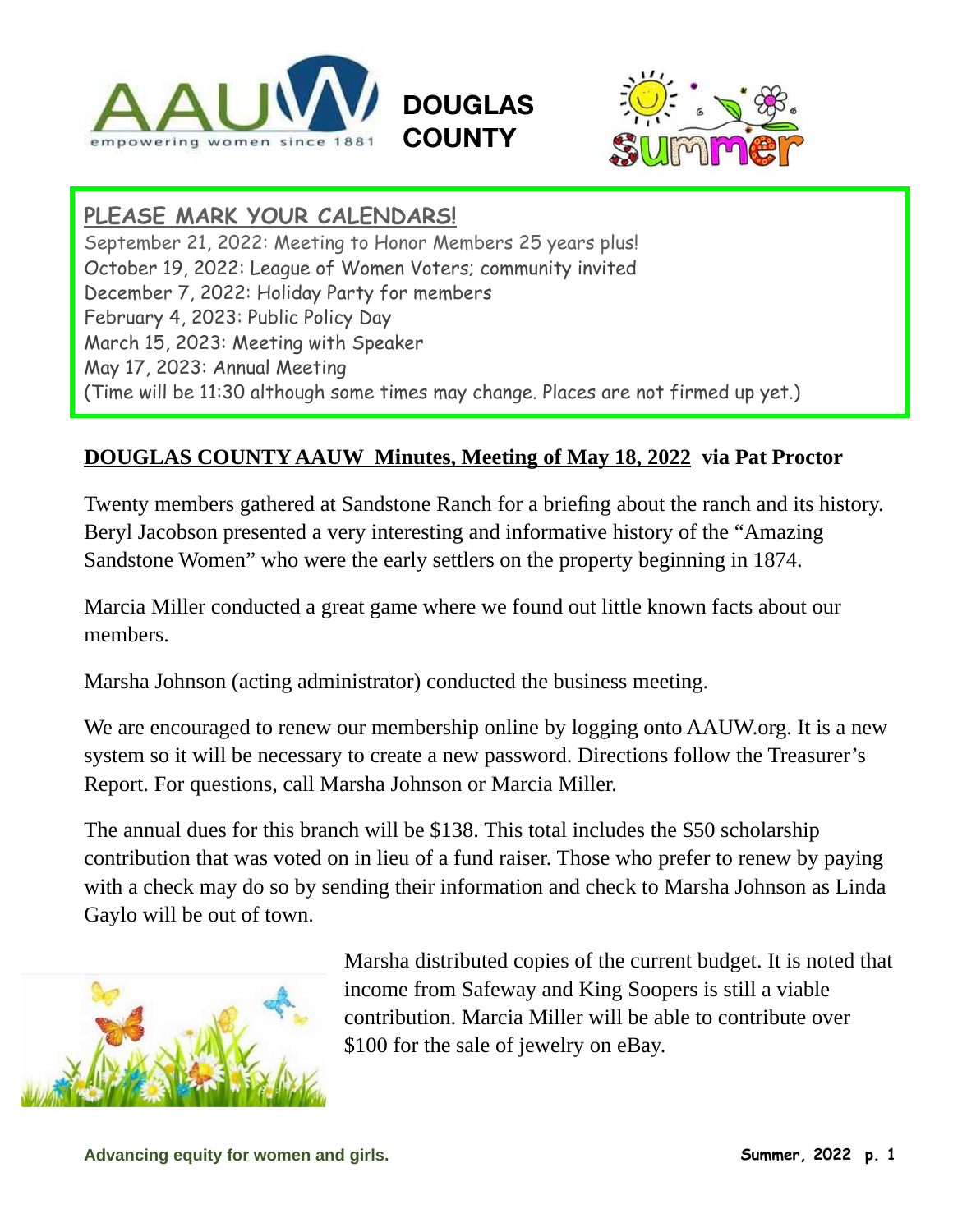### (May 18th Meeting Minutes cont'd:)

Marsha thanked those board members who consented to serve or to continue for this coming year.

There are currently 50 members of record. An administrator or co-administrator is still needed.



Lunch meetings seem to work out well. The next meeting will be in September.

Interest Group comments: Stephanie Fong commented that only a few people responded to the last History/Culture event and perhaps it should be only 2 or 3 events per year. TBD.

It was suggested that monthly breakfast get-togethers should resume. Natalie Weber will organize this. Meeting was adjourned. *Pat*

## **TREASURER'S REPORT via Marsha Johnson, Treasurer; May 25, 2022**

Currently, our account balance is \$4723.05. This will possibly be our end of year balance unless another check or two come from our King Soopers and/or Safeway fundraising.



You should all have received a notice from Pat Proctor with instructions on renewal of membership for next year. Hopefully you find the information clear enough to follow the new website process. (Info is repeated in this newsletter.)

Some have expressed difficulty with the page where it asks if you want to update education/degrees. I would suggest you answer NO and go on. It has been difficult to make changes to this page. When you get to the last page to enter your credit card information, please select NEW CARD. This is a new system and will not recognize your credit card from previous years. You may still USE the same card but check NEW CARD.

As always, you may send in a check for renewal if you prefer. Please include the approximate year(s) you graduated.

The dues are as follows: National \$67

State \$10

Branch \$61 (This includes the yearly \$50 donation to our scholarship fund. If you pay online, this amount comes right back to us.) *Marsha*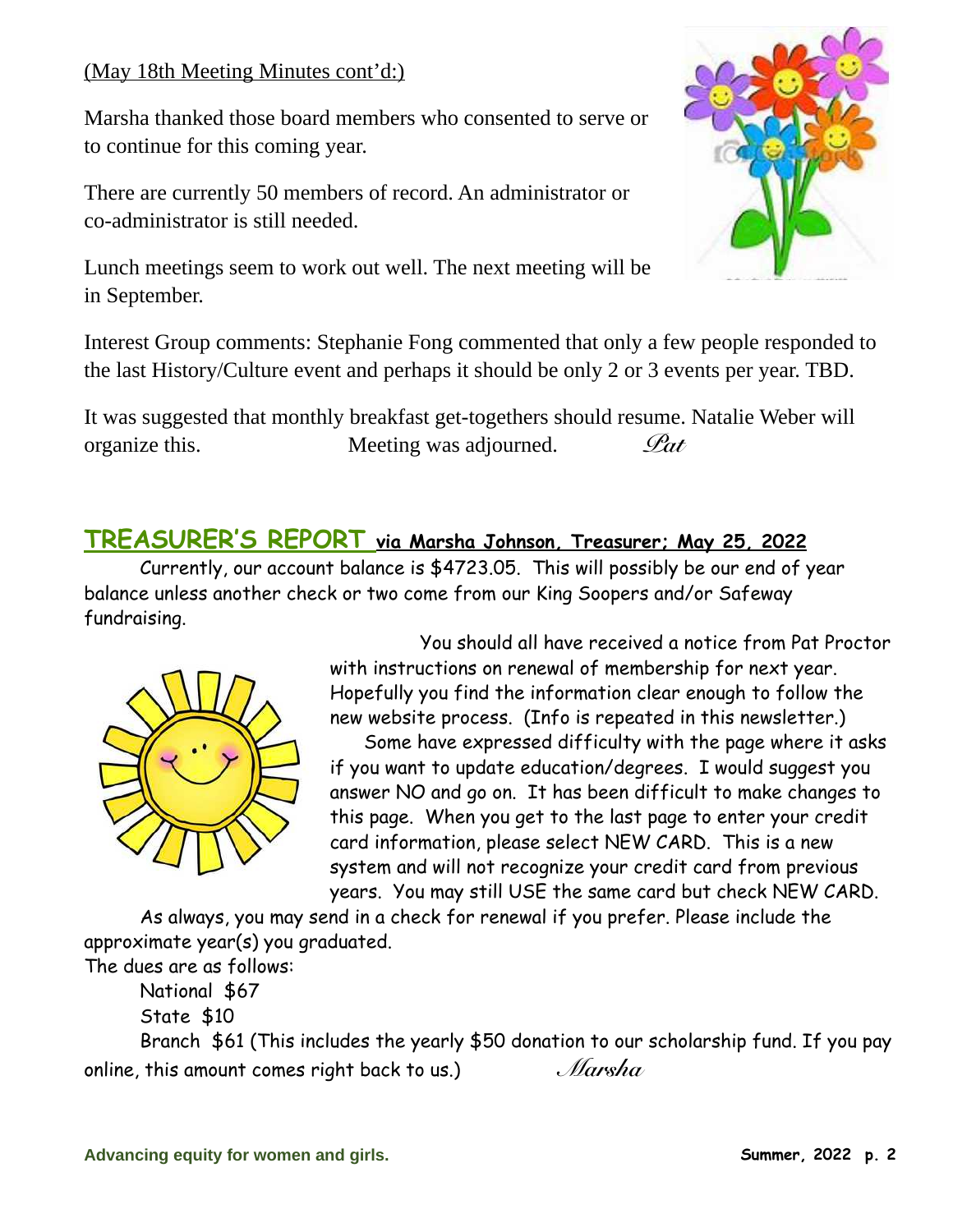Renewal Directions: Please enlarge to read easier.

Call Marsha (303-619-5757) or Linda (609-213-1566) if you have any questions while going through the renewal process.

You may still send a check to Marsha Johnson at 305 Deer Crossing, Castle Rock, CO. 80104; make out to DCAAUW for \$138. Please include the approximate date of receiving your degree.

National is now ready for us to renew memberships for the July 1, 2022-June 30, 2023 year. Below will be a step by step memo to help you with the new website. Truthfully, most of you will feel comfortable once you are on the first page. Renewal should be easy. The dues are as follows: National \$67, State \$10, Branch \$61 = \$138. A reminder that our scholarship donation is included in the branch dues this year. Dues fees will be slightly different for those of you who are life members.

First, and most important, log on to aguw.org and select blue box icon on top right of screen or select Membership. (If this is the FIRST time you are logging into the new website, enter your email and you MUST select forgot password. Follow the process and select a password, even if it is the same as before and you are ready to renew!)

\*\* Personal Snapshot page. Select RENEW at the bottom

\*\* Membership Management page. You may correct or fill in any missing information.

- \*\* Update Degree page. Correct or update as needed.
- \*\* Lifetime or National membership. Most of us are National.
- \*\* Branch or State membership. Select YES.
- \*\* Scroll down the list of branches. Click on CO8036 Douglas County Branch. (This can be hard to find so hang in there.)
- \*\* Select CO as your state.
- \*\* Greatest Needs Fund is the general AAUW fund that provides monetary help where needed most. Your decision if you want to donate.
- \*\* Checkout page. Under credit card . . . select new card. The website may or may not remember previous information. Your choice.

You should be done! You may print out a copy of your renewal receipt.

Any questions, please contact me or Linda Gaylo via email: mimifh714@aol.com, 531dg5Agmail.com.

Thank you! Marsha Johnson, Treasurer



#### **Scholarship Update** via Kendra O'Hayre, Scholarship Chair

On May 26, Beryl Jacobsen and I met with representatives from Arapahoe Community College regarding merging our AAUW Branch Scholarship program with the existing scholarship program at ACC. The meeting was very productive and we are excited about the positive benefits this collaborative effort will mean for impacting our community. More information will be available this Fall and will be shared with our membership. Thank you for your continued support for our scholarship program…previously known as WISE… Women Investing in Scholarships and Education. *Kendra*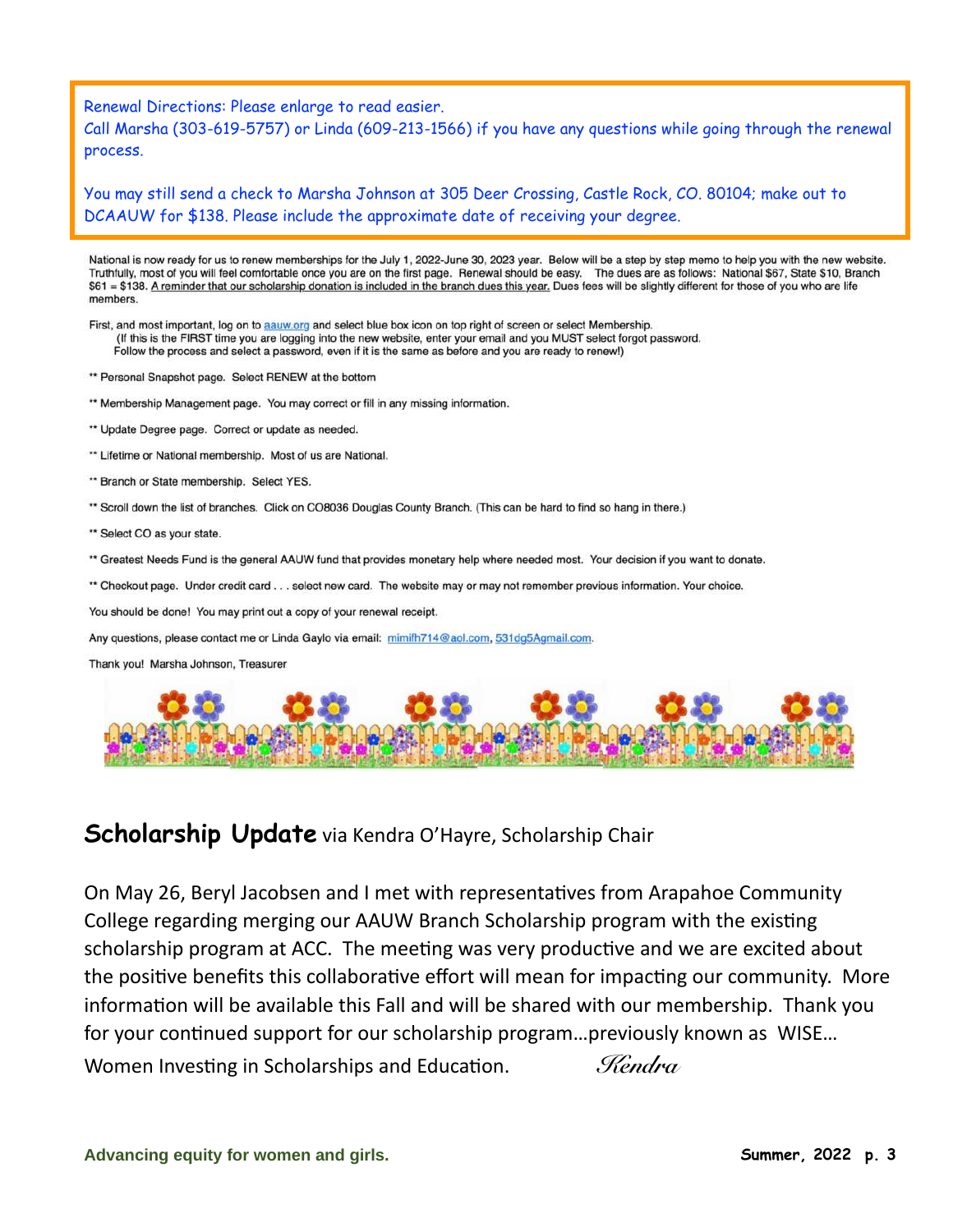## **Fundraising Continues**

JEWELRY FUNDRAISER**:** Several members brought jewelry items to our last meeting and much of it has already been sold for our branch. Please donate old jewelry and windup watches. Condition doesn't matter. Many thanks to all who already donated! Call or email me to pick up items.

Both our Safeway and King Soopers fundraisers continue. All you do is eat!!! Please participate. Safeway uses a special card so contact Marcia to get a card. King Soopers is connected to your Loyalty Card and can be registered online and connected to your phone number. Your family can also register for our club. Our club number is Club #YN919. Contact Marcia if you get stuck.

Feel free to ask questions about either of these great (and easy money) fundraisers. [millermarcia@me.com](mailto:millermarcia@me.com)



#### *INTEREST GROUP INFORMATION*

Chair: Dorothy Nugent, dorothynugent@comcast.net If you are interested in starting a new interest group, please speak up! Dorothy will be happy to help you get started.

**Singles Bridge** - meets 1st Wednesday of every month @ 2:00 p.m. in member's home or restaurant. Contact: Marcia Miller, 303-489-1935, millermarcia@me.com

**Couples Bridge** - meets 1st Saturday monthly @6:30 p.m. in member's home. Contact: Margaret Boone 303-688-3728, margaret@sunwestco.com

**Morning Book Club** - meets 2nd Tuesday of every month @ 10:00 a.m. at the Castle Rock Library. (Contact: Susan Berger, 603-930-7190, [susanrae68@gmail.com](mailto:susanrae68@gmail.com)

**Afternoon Book Club** - meets 2nd Wednesday of every month @ 12:30 in member's home. Contact: Linda Washburn 719-487-0203, lindacwashburn@gmail.com

**Mexican Train** - meets 4th Wednesday of every month in member's home. Contact: Pat Proctor 720-353-8032, mpatproctor@msn.com

**History and Culture Group** - meets 3rd Thursday of every month in different venues. Contact: Stephanie Fong, 393-249-0112, s\_fong@comcast.net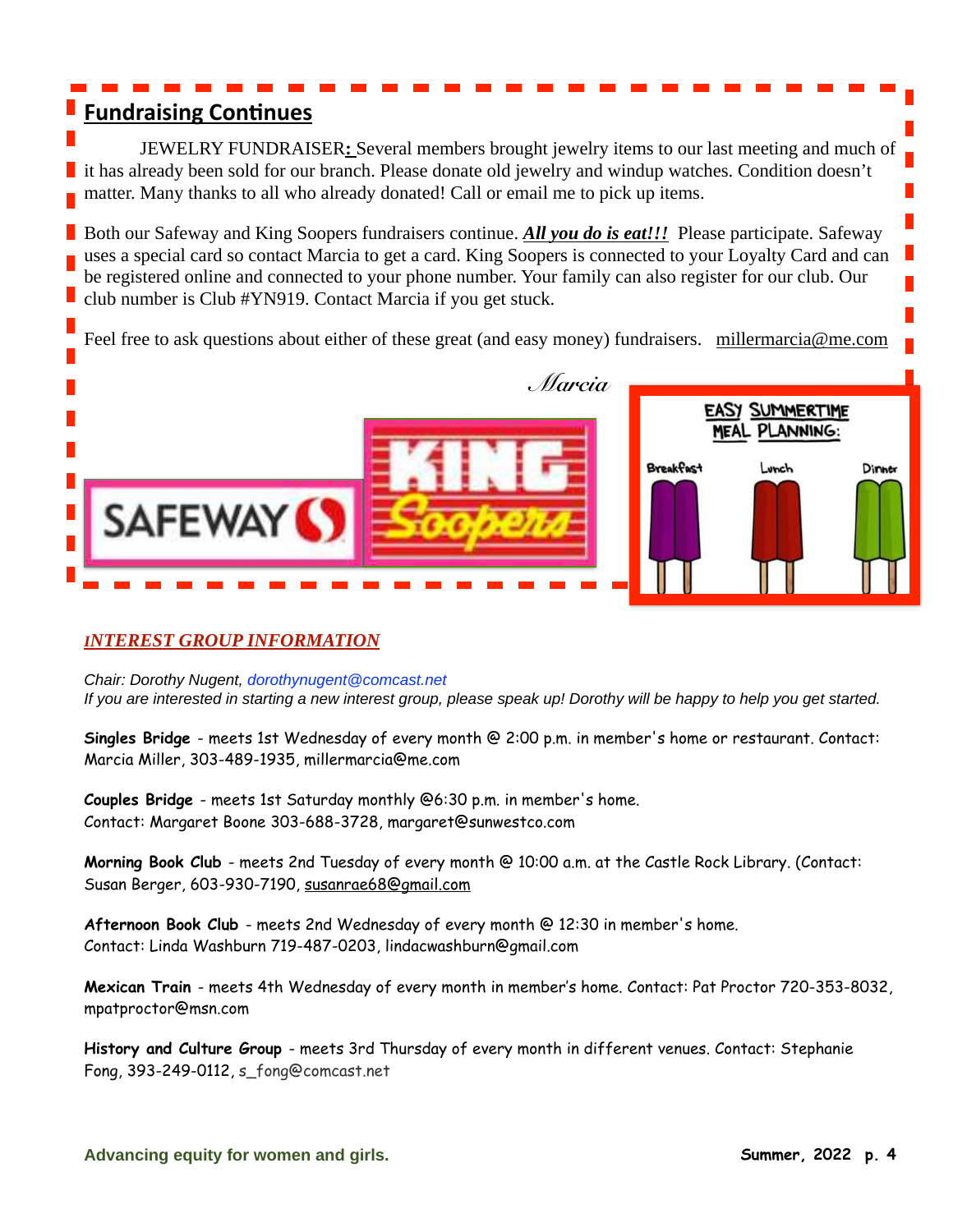#### **The current leadership is as follows**

Acting Administrator: Marsha Johnson

VP (Programs): Diane Norten

Public Policy: Diane Norten

Treasurer: Deb Swiecinski

Membership: Linda Gaylo

Secretary: Pat Smith

Newsletter: Marcia Miller

Website: Pat Smith

Directory and emails: Pat Proctor

Scholarships: Kendra O'Hayre

Stem Program: Beryl Jacobson/Suzanne Kroepsh

Interest Groups: Dorothy Nugent

Historian: Beryl Jacobson



*ONE SPOT TO FILL AND IT'S AN EASY ONE! Administrator! All you need to do is collect info from state and national and report out anything that is important for us to know. Contact Marsha Johnson if you'd like to give it a try or for more information!!! You'll have lots of help!!!* mimifj714@aol.com; 303-619-5757





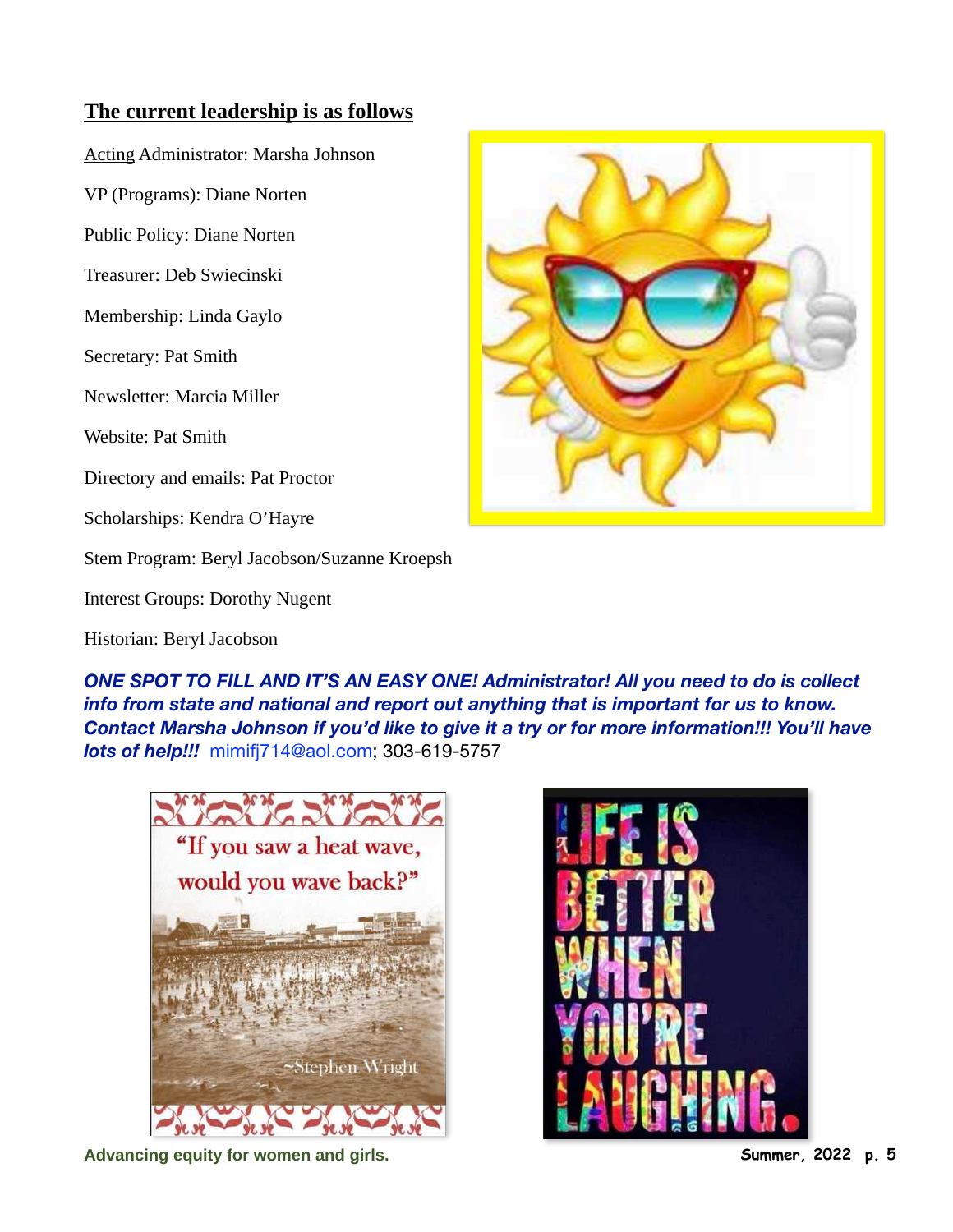

 In 2018, we had a really fun meeting about our favorite books. I thought you might like our list again for your summer reading. Can anyone get them all read? Let me know and I'll give you credit in the newsletter.

Your name in print. Imagine!!!



| Title                                                                  | Author                                  | Genre                    |                                                                                                                                                                                  |
|------------------------------------------------------------------------|-----------------------------------------|--------------------------|----------------------------------------------------------------------------------------------------------------------------------------------------------------------------------|
| <b>BETWEEN YOU &amp; ME:</b><br>CONFESSIONS OF A<br><b>COMMA QUEEN</b> | <b>MARY NORRIS</b>                      | NON-FICTION              | COPY EDITOR OF THE NEW YORKER WRITES ABOUT GRAMMAR &<br>PUNCTUATION IN THE CONTEXT OF HER LIFE, WARM & FUNNY!                                                                    |
| <b>BORN A CRIME: STORIES</b><br>FROM SOUTH AFRICAN<br><b>CHILDHOOD</b> | <b>TREVOR NOAH</b>                      | <b>MEMOIR</b>            | Compelling, inspiring, and comically sublime story of one man's<br>coming-of-age, set during the twilight of apartheid and the<br>tumultuous days of freedom that followed.      |
| <b>CAPTIVE</b>                                                         | <b>CATHERINE</b><br><b>OXENBURG</b>     | NON-FICTION              | A MOTHER RESCUES HER DAUGHTER FROM A CULT.                                                                                                                                       |
| <b>CIRCLING THE SUN</b>                                                | <b>PAULA McLAIN</b>                     | <b>FICTION</b>           | Colonial Kenya in the 1920s. a fearless and captivating woman-<br>Beryl Markham, a record-setting aviator caught up in a passionate<br>love triangle.                            |
| <b>CROSSWICK JOURNALS:</b>                                             | <b>MADELINE</b><br>L'ENGLE              |                          | 4 PART SERIES explores the meanings behind motherhood,<br>marriage, and faith. WROTE WRINKLE IN TIME.                                                                            |
| DAY THE WORLD CAME<br>TO TOWN 9/11                                     | <b>JIM DEFEDE</b>                       | NON-FICTION              | WHEN THE US WAS BOMBED ON 9/11, PLANES WERE DETOURED<br>TO NEWFOUNDLAND. A SMALL TOWN TOOK ALL OF THESE<br>STRANGERS IN. PLAY WAS IN DENVER RECENTLY.                            |
| <b>DEMOCRACY: STORIES</b><br>FROM LONG ROAD TO<br><b>FREEDON</b>       | <b>CONDOLEEZA</b><br><b>RICE</b>        | NON-FICTION              | Global struggle for democracy and why America must continue to<br>support the cause of human freedom.                                                                            |
| <b>DIARY OF ANNE FRANK:</b><br><b>THE PLAY</b>                         | <b>GOODRICH &amp;</b><br><b>HACKETT</b> | NON-FICTION              | DRAMATIZATION; TEEN GIRL IN-HIDING DURING WWII. BOOK IS IN<br>PLAY FORMAT.                                                                                                       |
| <b>DOC SUSIE</b>                                                       | <b>VIRGINIA</b><br><b>CORNELL</b>       | <b>BIOGRAPHY</b>         | PRACTICED IN COLORADO WHEN MOFFAT TUNEL BEING BUILT.<br>TRIALS & HARDSHIPS FOR 47 YEARS OF BEING FEMALE DR. IN<br>MALE WORLD.                                                    |
| <b>EDUCATED</b>                                                        | <b>TARA</b><br><b>WESTOVER</b>          | <b>AUTOBIOGRAPH</b><br>Y | MORMAN WOMAN'S LIFE STORY, HER DYSFUNCTIONAL FAMILY<br>AND EDUCATIONAL SUCCESS. MOVIE SOON.                                                                                      |
| <b>FORGOTTEN GARDEN</b>                                                | <b>KATE MORTON</b>                      | <b>FICTION</b>           | TINY GIRL FOUND ON THE DOCK IN AUSTRALIA WITH ONLY A<br>SMALL SUITCASE. AS AN ADULT, SHE TRIES TO FIND HER<br>BEGINNINGS USING ONLY CONTENTS OF THE ONE SUITCASE.                |
| <b>GIRL WITH SEVEN</b><br><b>NAMES</b>                                 | <b>HYEONSEO LEE</b>                     | NON-FICTION              | ESCAPES FROM NORTH KOREA AND CAN'T RETURN. Story of one<br>woman's terrifying struggle to avoid capture/repatriation and<br>guide her family to freedom                          |
| <b>GRANDMOTHER POWER:</b><br>A GLOBAL<br>PHENOMENON                    | <b>PAOLA</b><br><b>GIANTURCO</b>        | NON-FICTION              | grandmotherscapaign.org globalgrandmotherpower.com<br>Generation of activist grandmothers across the world are using<br>their strength, wisdom, and hearts to make a difference. |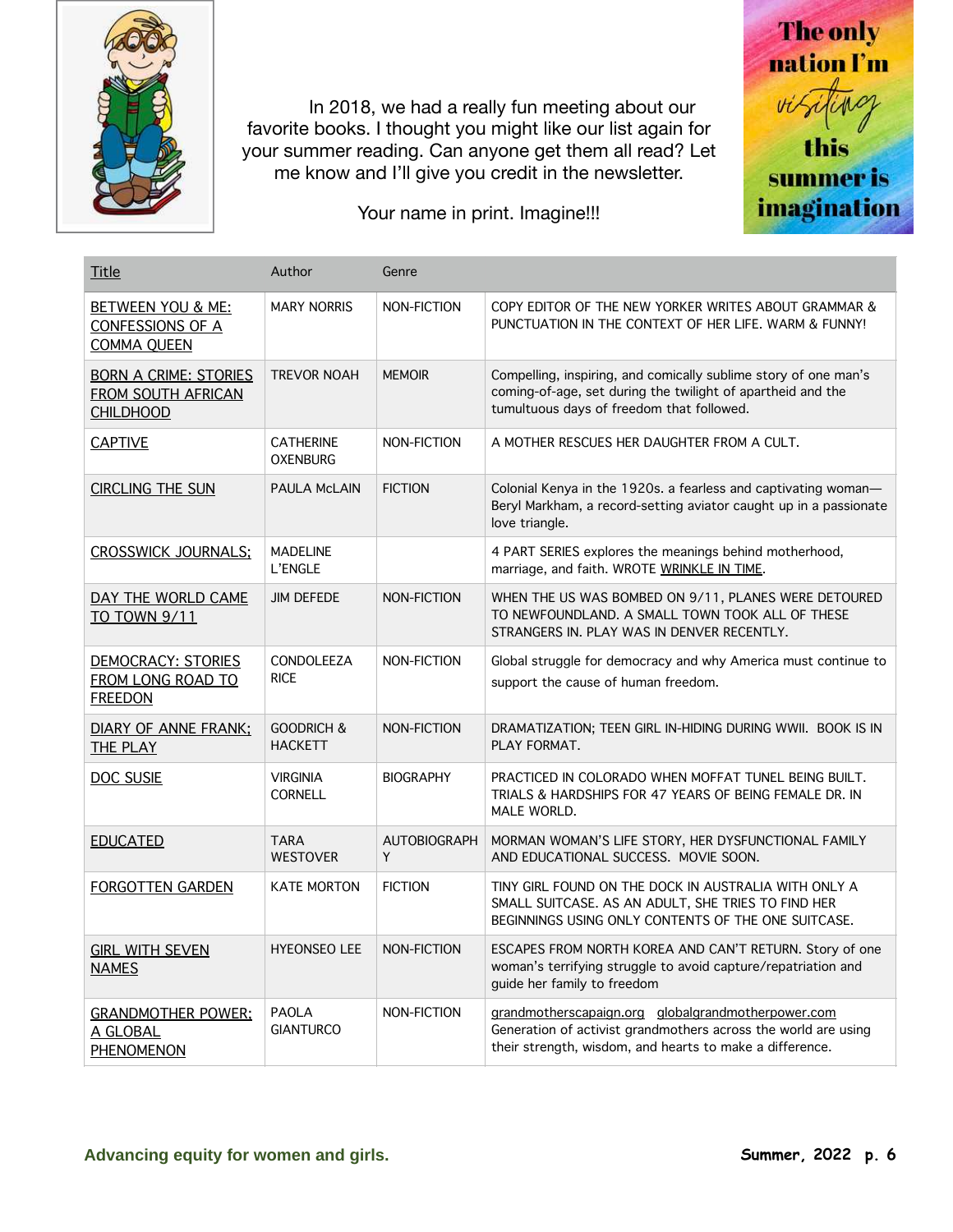| <b>Title</b>                                                           | Author                                     | Genre                               |                                                                                                                                                                                                                                                                                                                |
|------------------------------------------------------------------------|--------------------------------------------|-------------------------------------|----------------------------------------------------------------------------------------------------------------------------------------------------------------------------------------------------------------------------------------------------------------------------------------------------------------|
| <b>HALF BROKE HORSES</b>                                               | <b>JEANETTE</b><br>WALLS                   | <b>BIOGRAPHY</b>                    | PREQUIL TO GLASS CASTLE; TRUE LIFE OF WALLS'<br>GRANDMOTHER GROWING UP. INDEPENDENT WOMAN FROM<br>YOUNG AGE.                                                                                                                                                                                                   |
| <b>I FEEL BAD ABOUT MY</b><br><b>NECK</b>                              | NORA EPHRON                                | <b>HUMOR</b>                        | NORA IS A FUNNY, FUNNY LADY, WITH A DRY SENSE OF HUMOR.<br>COPING W SERIOUS OBSTACLES IN LIFE. WISDOM, ADVICE, AND<br>LAUGH OUT LOUD.                                                                                                                                                                          |
| I, RIGOBERTA MENCHU:<br>AN INDIAN WOMAN IN<br><b>GUATEMALA</b>         | <b>RIGOBERTA</b><br><b>MENCHU</b>          | <b>MEMOIR</b>                       | Menchú vividly conveys the traditional beliefs of her community<br>and her personal response to feminist and socialist ideas;<br>enduring courage and passionate sense of justice                                                                                                                              |
| IDA; HER LABOR OF<br><b>LOVE</b>                                       | CAROL<br><b>CRAWFORD</b><br><b>MCMANUS</b> | <b>BIOGRAPHY</b>                    | 1800'S KANSAS TO COLORADO; BASED ON LIFE OF A PIONEER<br>WOMAN, RICH IN DETAILS OF PIONEER LIFE AND STRONG WOMEN.                                                                                                                                                                                              |
| <b>INDIGO GIRL: A NOVEL</b>                                            | <b>NATASHA BOYD</b>                        | <b>HISTORICAL</b><br><b>FICTION</b> | DEVELOPED INDIGO DYE IN SC, WHICH BECAME THE LARGEST<br>EXPORT IN THE LATE 1700'S. Set between 1739 and 1744, with<br>romance, intrigue, forbidden friendships, and political and financial<br>threats weaving together to form the story of a remarkable<br>young woman whose actions were before their time. |
| JOURNAL OF SEDONA<br><b>SCHNEBLY</b>                                   | LISA SCHNEBLY<br><b>HEIDINGER</b>          | <b>HISTORICAL</b><br><b>FICTION</b> | BASED ON REAL LIFE OF SEDONA SCHNEBLY, WHO SEDONA AZ<br>WAS THE INSPIRATION FOR NAMING SEDONA AZ. 1900 TO 1950.<br>AUTHOR'S AUNT IS IN THE LAKEWOOD BRANCH.                                                                                                                                                    |
| <b>MY DEAR HAMILTON</b>                                                | DRAY &<br><b>KAMOLE</b>                    | <b>HISTORICAL</b><br><b>FICTION</b> | A NOVEL OF ELIZA SCHUYLER HAMILTON. BY AUTHORS OF<br>AMERICA'S FIRST DAUGHTER.                                                                                                                                                                                                                                 |
| <b>NIGHTENGALE</b>                                                     | <b>KRISTEN</b><br><b>HANNAH</b>            | <b>HISTORICAL</b><br><b>FICTION</b> | TWO SISTERS HANDLE WWII DIFFERENTLY. ONE HELPS DOWNED<br>PILOTS ESCAPE BY GUIDING THEM THRU THE MOUNTAINS. THE<br>OTHER TRIES TO SURVIVE W HER CHILDREN.                                                                                                                                                       |
| <b>PACHINKO</b>                                                        | <b>MIN JIN LEE</b>                         | <b>HISTORICAL</b><br><b>FICTION</b> | An "extraordinary epic" of four generations of a poor Korean<br>immigrant family as they fight to control their destiny in 20th-<br>century Japan                                                                                                                                                              |
| <b>PAULA</b>                                                           | <b>ISABEL</b><br><b>ALLENDE</b>            | <b>MEMOIR</b>                       | The author writes the story of her family for her unconscious<br>child. A powerful autobiography.                                                                                                                                                                                                              |
| <b>RADIUM GIRLS; DARK</b><br>SIDE OF AMERICA'S<br><b>SHINING WOMEN</b> | KATE MOORE                                 | <b>HISTORICAL</b><br><b>FICTION</b> | Tells the story of these young women, seemingly so fortunate,<br>who were poisoned by the jobs they felt so lucky to have.                                                                                                                                                                                     |
| <b>RED TENT</b>                                                        | <b>ANITA DIAMANT</b>                       | <b>BIBLICAL</b><br><b>FICTION</b>   | CELEBRATION OF WOMEN IN BOOK OF GENESIS. TOLD IN DINAH'S<br>VOICE.                                                                                                                                                                                                                                             |
| <b>RENT COLLECTOR</b>                                                  | <b>CAMRON</b><br><b>WRIGHT</b>             | <b>FICTION</b>                      | A story of hope, of one woman's journey to save her son and<br>another woman's chance at redemption. It demonstrates that<br>even in a dump in Cambodia everyone deserves a second chance.                                                                                                                     |
| THINKING IN PICTURES                                                   | <b>TEMPLE</b><br><b>GRANDIN</b>            | <b>BIOGRAPHY</b>                    | AUTISM; PROFESSOR AT CSU; ANIMAL SCIENCE                                                                                                                                                                                                                                                                       |
| UNREMEMBERED GIRL                                                      | ELIZA MAXWELL                              | <b>FICTION</b>                      | BOOT-LEGGING FAMILY FINDS A FERAL GIRL IN THE WOODS.THEY<br>MAKE HER PART OF THE FAMILY BUT SHE HAS OTHER PLANS.<br>TWISTS AND TURNS. HUMAN TRAFFICKING.                                                                                                                                                       |
| <b>UNSHELTERED</b>                                                     | <b>BARABRA</b><br><b>KINGSOLVER</b>        | <b>FICTION</b>                      | Two families, in two centuries, who live at the corner of Sixth and<br>Plum in Vineland, New Jersey, navigating what seems to be the<br>end of the world as they know it.                                                                                                                                      |